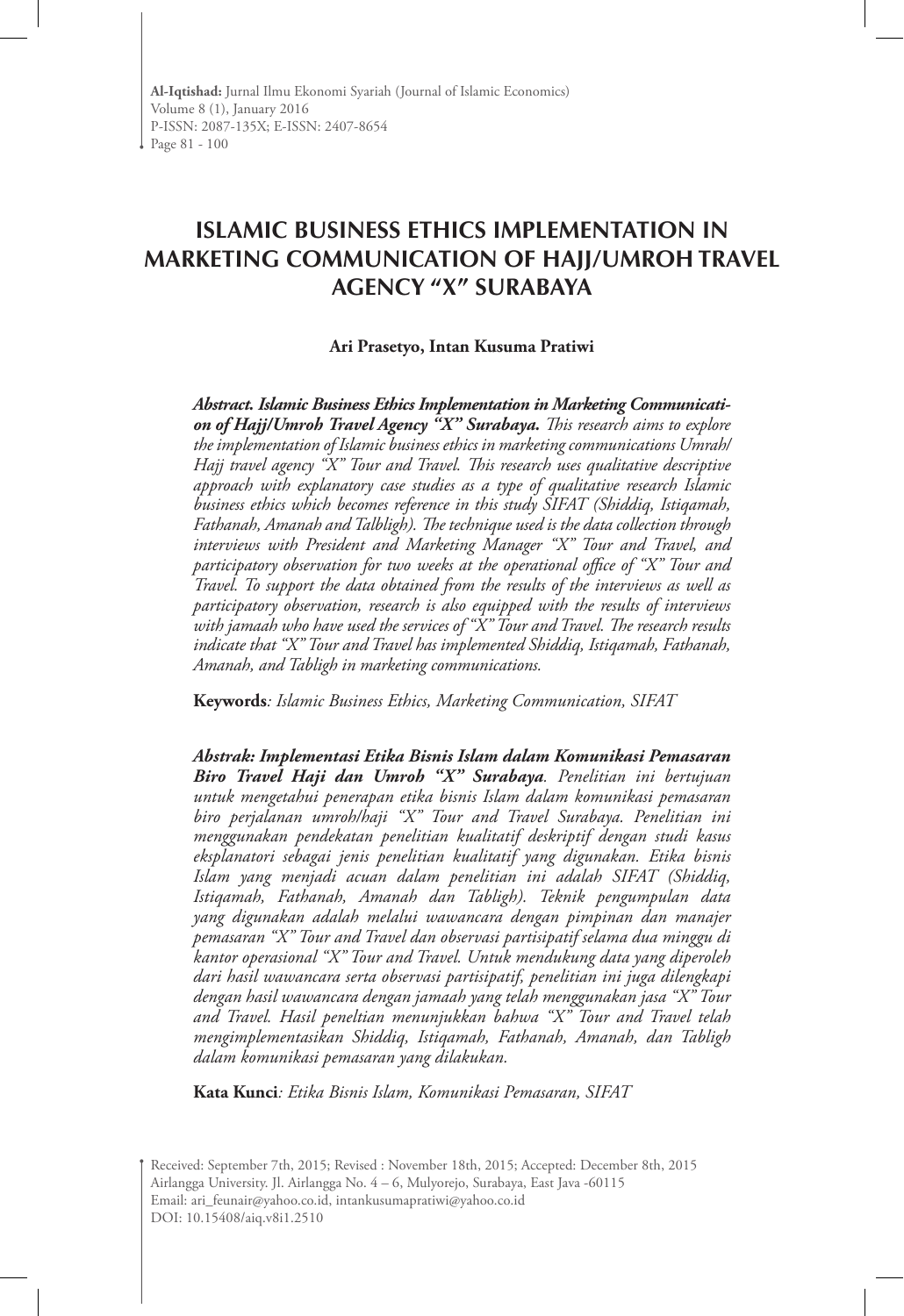# **Introduction**

A business is an activity organized individual to generate profits or sell goods and services to benefit in meeting community needs. Gain or profit in business is reasonable and permissible, because with profits business can be maintained its continuity. The position of a significant profit in business doesn't mean companies prefer a high achievement, neglecting the value or ethics in business. The company has a social responsibility that arises because of the existence of community interests in the form of the values of a society or order problems-social problems.With the social responsibility, a business no longer as an activity or entity that stands on its own, but is bound by civil systems. On this position, ethics have an important role and strategic in the activity as well as a bodyguard, mentors, business controller, so that business is not out of the objective nature of the business without violating the teachings of values of religion, law, Government and civic values.

Hajj and umrah travel agency, as a business entity which organizes the travel services of Hajj and umrah, has a obligation to carry out his duties professionally and always puts the interests of the people (jamaah), one of them in terms of service, the Hajj and umrah travel agency must provide a variety of services such as lodging close to the Masjidil Haram, foods that contain nutrients that are good for consumption, held a tour or a series of activities to various attractions , and so on. Responsibility for the implementation of the obligations by the organizer of the Hajj and umrah is implied in the legislation, so the Hajj and umrah travel agency must be mindful of the rights owned by the Jamaah in the consume of goods or services provided. The rights are owned by the Jamaah as consumers have been listed in article 4 of law No. 8 of 1999 on the protection of consumers, one of which states that the consumer has the right to correct information, clear and honest about the condition and guarantee of the goods and/or services. Organizers of the Hajj and umrah travel agency must give clear information, and honestly related to Hajj and umrah, because information is very important for jamaah who will carry out the umrah or Hajj. Hajj and umrah travel agency as manufacturers must act honestly in providing information so jamaah can choose products they deem best. The information provided by the manufacturer about product information shall be honest, correct, and clearly so as not to confuse or fool consumers (Sidabalo, 2006).

However, in a reality, organization of the Hajj and umrah reaping many problems and cause harm to jamaah. It is, as said by Prabowo (2010) that there are still many weaknesses and issues being debated in organizing such there is agency, which does not implement its promise to the jamaah. as the hotel is not

82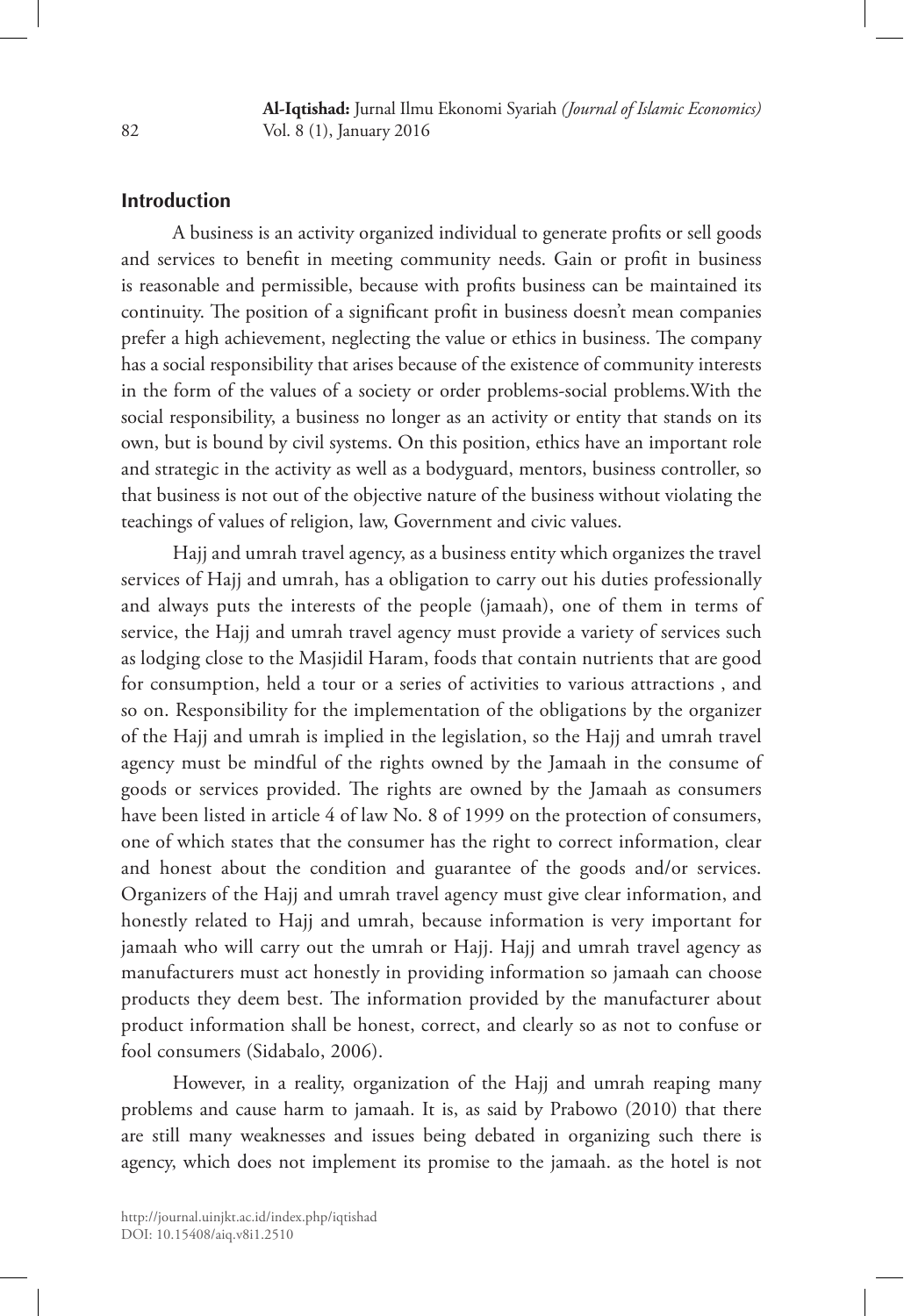as advertised, fraud, neglect the jamaah, brokers/intermediaries in the provision of housing services and catering, the poll of *dam*, etc. Not to mention the case of existence of people who fail to depart due to the lack of official permission for Hajj/ umrah travel agency to organize umrah or Hajj.

Being duly as a business entity provides travel services, Hajj and umrah travel agency protects the rights of the jamaah. As well know that the consumer is the parties who use or consume output or the goods and services offered by the company. The rights of consumers to get information that is clear and true about the product, making aspects of marketing communication (promotion) needs to get serious attention from the aspect of business ethics given the numerous violations perpetrated by the company in such matters, such as the mismatch between ads or promise given to consumers with what is accepted by consumers. Through marketing communications, consumers can know the products offered by the company so that it can determine which option to use or not the product.

Islam has a complete guideline for his people in his life, including guidelines on how a business is run with no further differentiate it from ethics, because in Islamic Ethics and business are one inseparable unity. Islam assume, in fact the business is not only materialy and only seeks material profit, but material altogether immaterial-qualitative (Muhammad and Fauroni, 2002). Business activity in Islam is not only done their fellow human beings, but also performed between man and Allah SWT, so the responsibility that arise not only among human beings, but also to Allah SWT. The business must be carried out with precision and accuracy in the process of administration and treaties. Business should not be done by way of deception, lies just because want to gain short-term profits. In business, a business entity is allowed to do anything related with the activity or the activity of his business. But freedom here does not mean indefinitely and freed from responsibility.

Islamic Sharia in the Quran and Sunnah has been giving signs or ethics in running a business, including the ethics of promotion of a product to the consumer. Honesty, truth and justice become cornerstone of ethics in promoting a product to the consumer. Prophet Muhammad in its business activities have given examples of how he creates a concept of marketing communications of its trade goods honestly and correctly so that the consumers can learn more about qualifying products properly and feels satisfied and loyal towards products that he offer, which further increase the benefits obtained. With the profits of the business can survive and growing further. This proves that the application of ethics in business is not only able to provide advantages for the business entity/company, but also for consumers.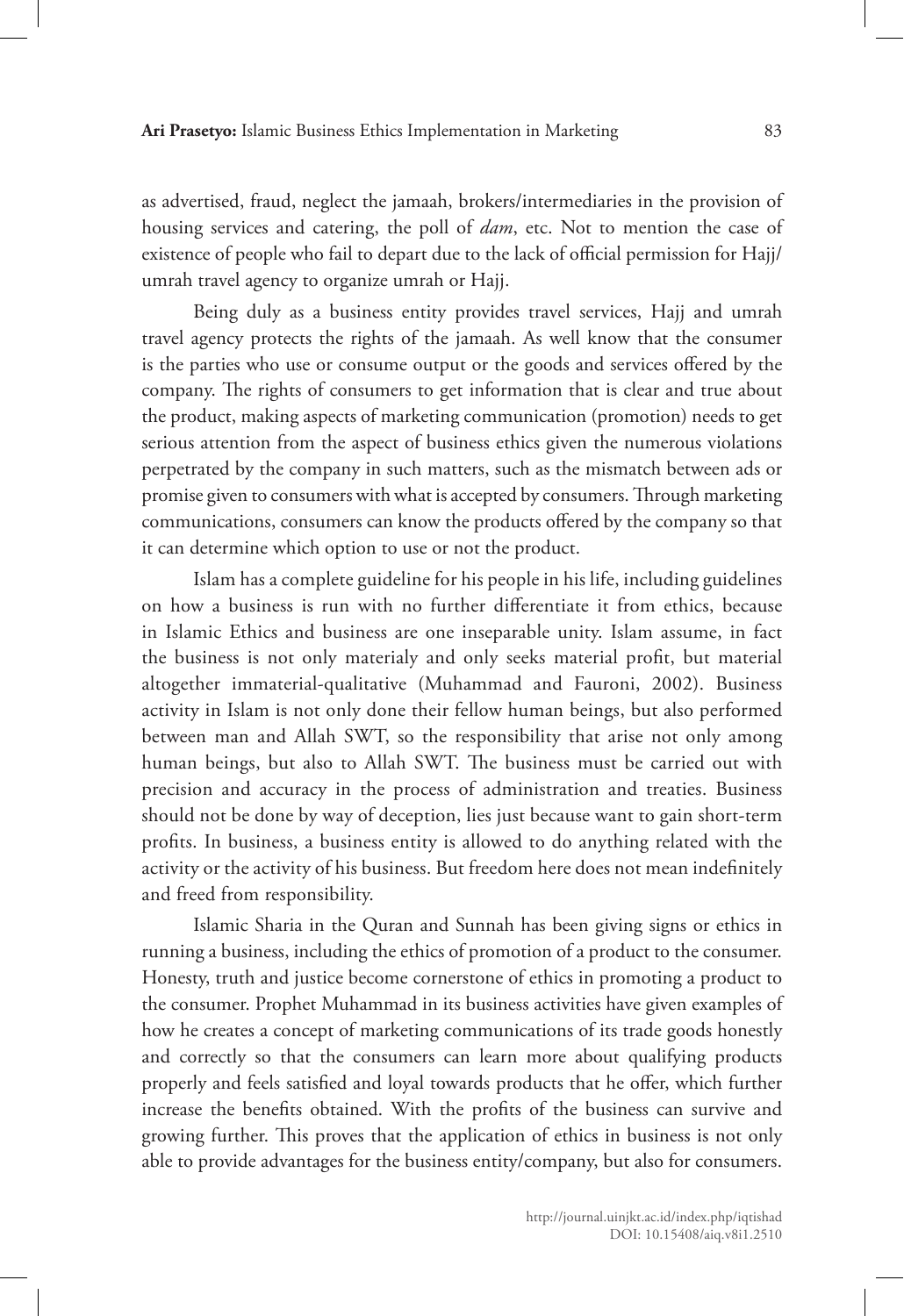As a business that is engaged in the field of travel with a pretty tight competition with other Hajj/Umrah travel agency, making Umrah Hajj/Umrah Travel Agency "X" Surabaya is required to have a policy of marketing communications strategies that are effective and efficient in promoting its products. In accordance with the background that have been described in the previous paragraphs, this research aims to explore the application of Islamic business ethics in marketing communications by Hajj/Umrah Travel Agency "X" Surabaya.

## **Literatur Review**

Ethics Definition Etymologically, ethics means the science of what is commonly done as a compliance order, customs, which deals with the life of good and bad (Wiranata, 2012). Further, Wiranata says that ethics are always associated with the concept of the ideal that contains the order of the bases in the Association's ethical behavior to realize the relationship of human relations based on the principles of basic, ideal and full harmonization when done.Thus ethics is a moral philosophy that is thought-provoking that enshrined the fundamental, critical, rational, systematic, and normative. In the context of professionalism, ethics and accountability provide answers about the moral teachings, that is how a selfdescribed should behave, behave, and account for his actions. Base of ethics is good deeds and true, therefore ethics is moral philosophy, as a part of philosophy. Keraf (1998) says ethics is a branch of philosophy that examines the human and moral about the value that determines the man in his life.

*Akhlak* can also be defined as the description of the rational about the nature and basis of the deed, the correct decision and the principles that determine claims that deeds and the decision is morally commanded and forbidden. Ethics in Islam concerning norms and guidance or teaching of the governing system of living individuals, between groups or communities in the context of society as well as in the context of a relationship with God and the environment.

According to Muslich (2004), in the system of ethics of Islam there is a scoring system over any act or behaviour that is worth the good and bad. Good behavior is concerned all conduct or activity that is driven by the will of sense thought and conscience in the obligation to run the commands of God and are motivated to run God's advice. Bad behavior are concerned all activities prohibited by God whereby humankind in doing this bad behavior is driven by lust, temptation of Satan to do the deed or bad behavior or evil that will bring sin. Islam does not prohibit people to do things that are associated with its *muamalah* activities as long as these things not out of Islamic Sharia. Islam does not recognize the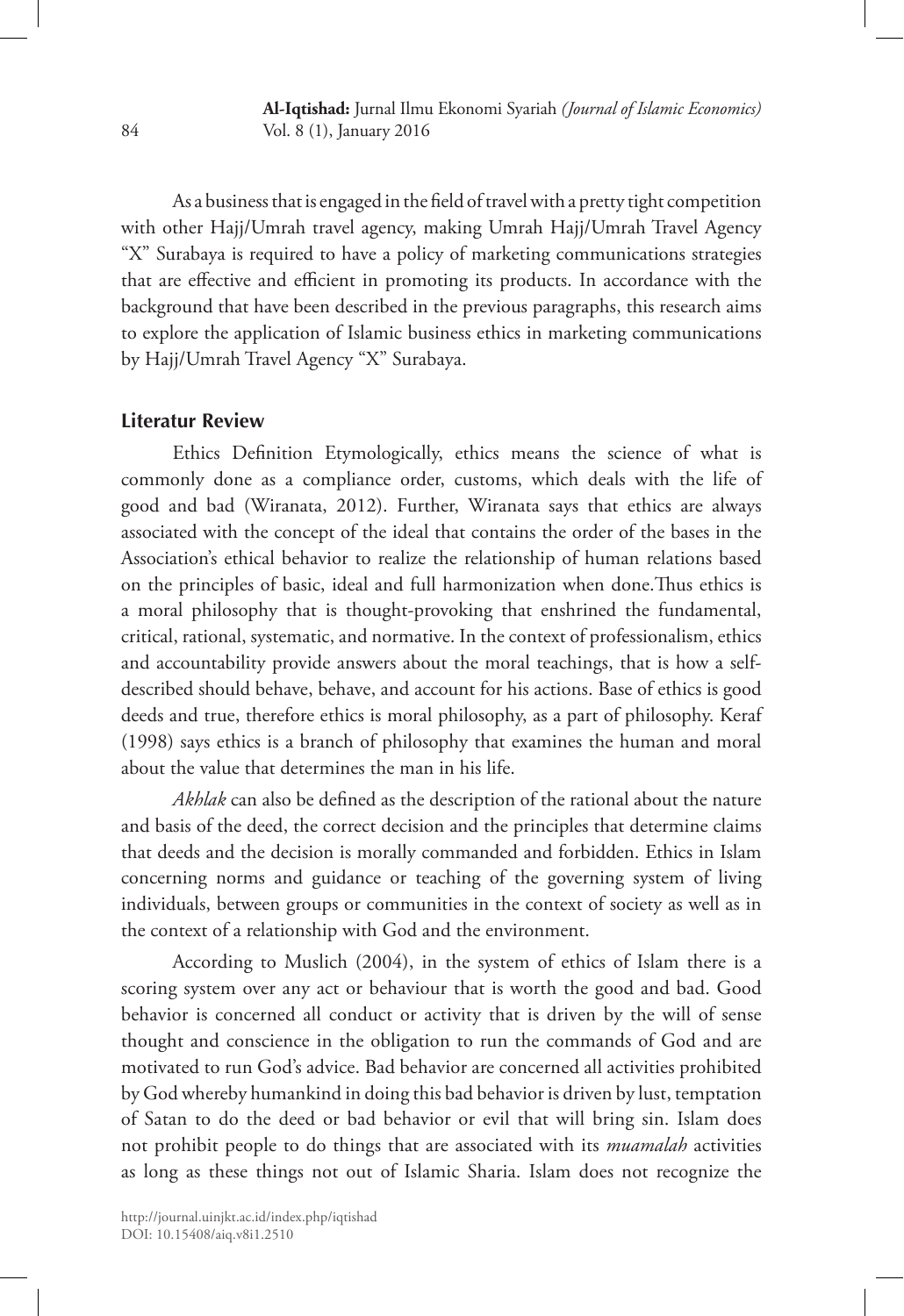absolute freedom, since it regards everything is done by the human race must be accounted for. Muslims cannot be free to do as they want in accordance with the its encouragement. Otherwise, not all that hated or recommended Sharia bad for him. Islam does not advocate human attitude who makes the life of the world and matter into a scale of priority and greatest concern compared with the life hereafter, moral and spiritual (Harahap, 2011).

The Prophet was the first man the intended and desired by Allah SWT, which was given instruction and education about good behavior and commendable. The Messenger becomes an example of a great character for the whole human race. The Prophet said, "I was sent to perfect glory of manners" (narrated by Ahmad, Hakim and Al-Bayhaqi). The morals of Prophet's glory reflected in the fifth nature such as: Shiddiq (honest), istiqamah (consistent), fathanah (smart), amanah (trustworthy), and talbligh (convey). With the Majesty and glory of its properties, the Messenger is also known as an intelligent and ethical marketers.

As a muslim, the Prophet must already be a successful business figure at a young age for his people. was a businessman, an honest, successful merchants and earthy. business in a professional manner. These values become the foundation honest, and true as well as a blessing that bring also the almighty from Allah SWT. The Prophet put a variety of ethic, moral and Islamic work in a business, so the Prophet can achieve success in business. Islamic business ethics issue is key to the success of the Prophet in running his business. This then deserves to be made an example for every businessman mainly Muslims in administering its business. Thus, a good marketing communication according to the teachings of Islamic jurisprudence is by reference to the nature of the Messenger.

Nature of Business in Islam Busines according to Alma (2007), is an activity organized individual efforts to make (profit) or sell goods and services in order to gain an advantage in meeting the needs of the community. In Islam, the Qur'an mentions the business in the u.s*. al-tijarah al-bai'u, tadayantum* and *isytara* '. The term of the four most widely used is *al-tijarah* that means trade.

The integration of Islamic Ethics in business has created a business paradigm in Islamic business ethics system. Business paradigm (Muhammad and Fauroni, 2002) is a cluster of think or how a particular point of view, which serve as the foundation of business activity or as good as the entity. Islamic business paradigms built and grounded by the following axioms:

Unity is the concept of tauhid (oneness) that blends the overall aspects of muslim life both in the field of economic, political, social or religious became a "homogeneous whole" or overall homogeneity as well as concerned with the concept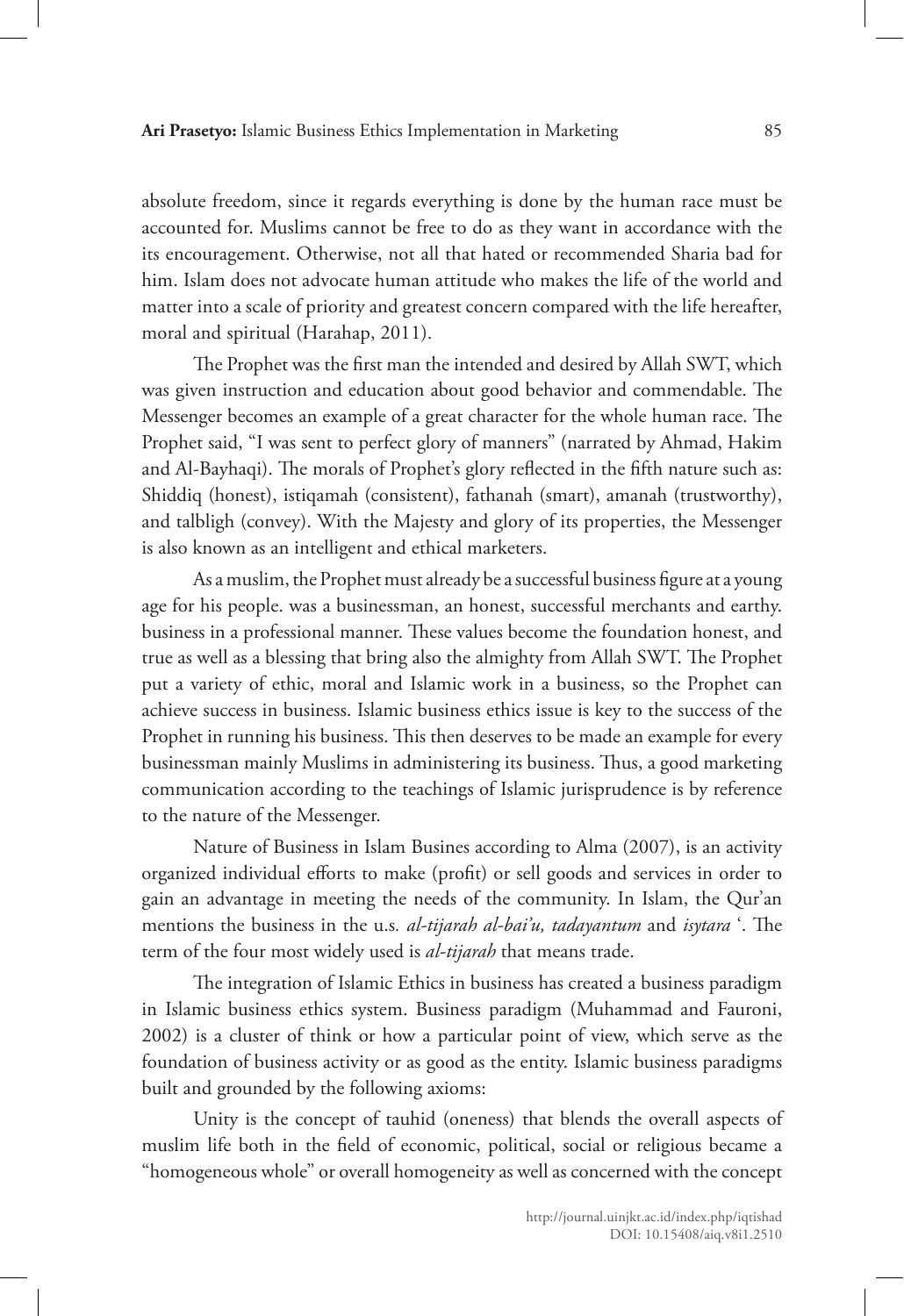of consistency and an overall regularity. Balance (equilibrium) or justice describe horizontal dimension of Islamic teachings that related to the overall harmony of the universe. All aspects of life should be balanced in order to produce order and social security so that the human life in the world and in the hereafter achieve harmony and balance.

Free will, Man as the Caliph of the Earth, up to certain limits, have the free will to direct his life to the achievement of the goal of sanctity. Man awarded free will to perform his duties as the Caliph. Based on the free will of this axiom, in business, people have the freedom to make an agreement including the keep or deny. Responsibility, this Axiom is closely connected with the principle of free will. He set a limit as to what free performed by human beings with responsibility over all that is done.

Truth: Virtue and honesty, The truth is the value that recommended and does not conflict with the teachings of Islam. In the context of the business truths are intended as intention, attitude and behavior of the right which includes the process of contract (transactions), the process of seeking or obtaining commodities, development process as well as the process of grabbing or set a profit margin.

Marketing and Service Marketing, According to Kotler and Armstrong (2000), marketing is a social and managerial process conducted by individuals or groups in getting their needs and desires in a way to create and exchange of products and value with others. The sense of a different and more extensive diuangkapkan by AMA (American Marketing Association) in Suyanto (2007) that marketing is defined as a process of planning and implementation of the concept, pricing promotion and distribution of ideas, goods and services to establish a process of barter which could satisfy the interests, both individual and organizational interests.

Service (Kotler, 2008) is any action or activity that can be offered by one party to another that is essentially intangible and does not result in ownership of any kind. Production can be associated or not associated at one physical products. The decisions in marketing can be grouped into four strategies product, pricing, promotion, and distribution strategies, where these four strategies incorporated in the marketing. According to Kotler and Armstrong (2000), marketing mix is the tactical devices that can be controlled, combined by the company to produce the response it wants in the target market. As for the company's services in Lupiyoadi (2006) added three element from marketing mix namely human, process, and service consumer.

86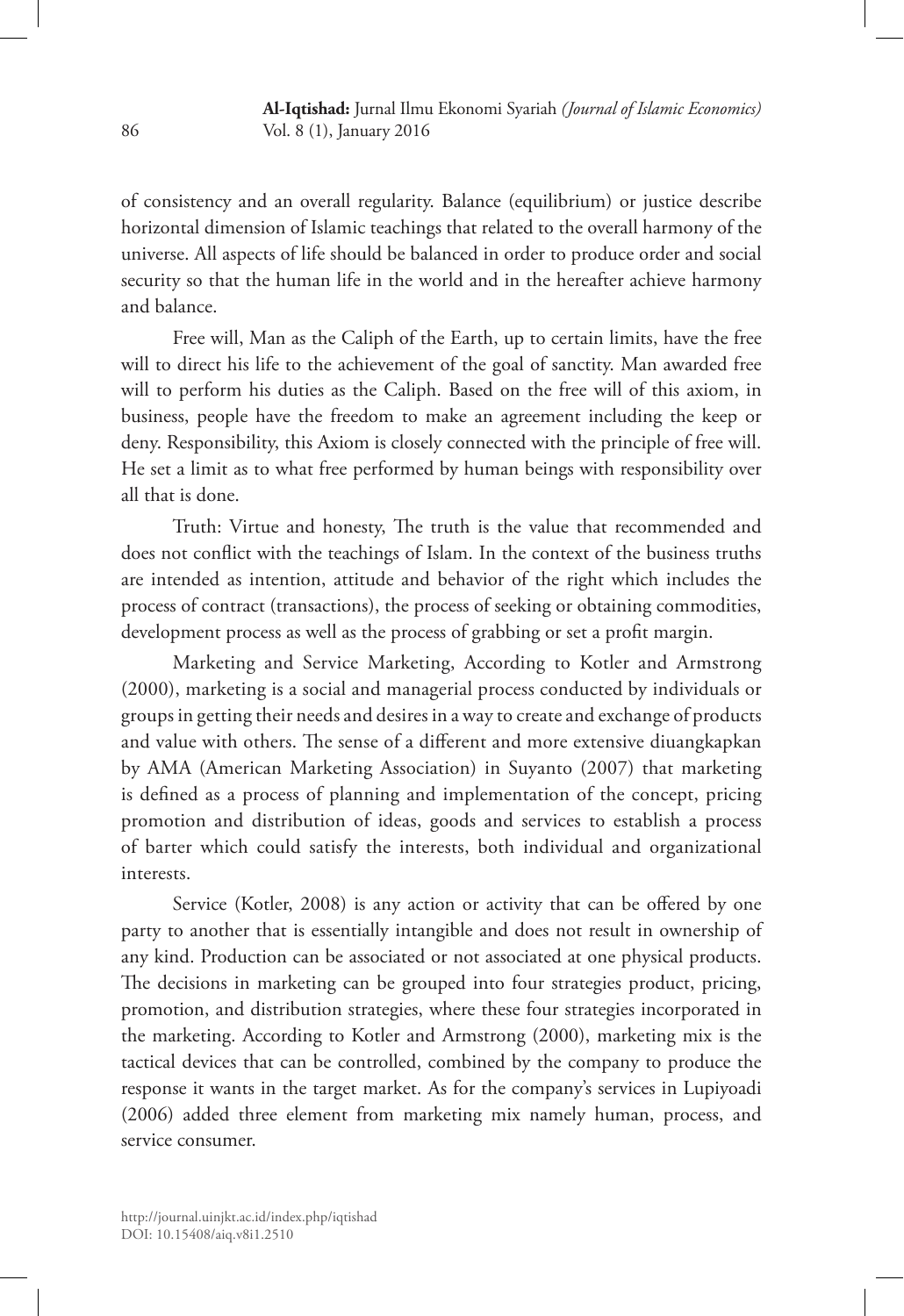#### **Marketing Communication**

Shimp (2003) defines communication as a process by which the thinking and understanding are delivered between individuals or between the Organization and the individual. Further Shimp (2003) argues that marketing communications represent a combined all the elements in the marketing mix that facilitates the occurrence of exchanges by creating a sense that disseminated to customers or clients. To create effective communication, the company can use the marketing communications mix (Promotion mix) used the company to achieve the purpose of its marketing and advertising (Kotler and Keller, 2007). Advertising, According to Kotler in Simamora (2003), advertising is any form of presentation and promotion of a non-personal products are paid for and sponsored by the sponsor. Advertising (Kotler and Keller, 2007) can also be interpreted as a low-cost effective way to spread the message to build brand preference or to educate people. Personal selling is the improvisation of the sales using the person-to-person communication. Personal selling (Shimp, 2003) as a form of communication between individuals where the salespeople/salespeople inform, educate and do persuasion to prospective buyers to buy products or services company.

Sales promotions, according to Robert c. Blatterg and Scott a. Neslin (Kotler and Keller, 2007) is a variety of incentive tools collection that is mostly short-term, designed to stimulate the purchase of a particular product or service with faster and larger by consumers. The incentive tools such as coupons, premiums, contests, purchase assurance, gifts, samples and more. Public relations, according to Tjiptono (1997), is a comprehensive communication effort from a company to influence the perceptions, opinions, beliefs and attitudes of different groups towards the company. While the publication is the utilization of news values contained in a product to form the image of the product in question.

Special Event and Experiences, Kotler and Keller (2007) holds through a sponsorship deal in special events, marketers can identify a specific target market or lifestyle. Consumers can geographically targeted demographic, psychographic breakdown, or based on behavior and her lifestyle. In addition a sponsorship deal in the special events can also increase awareness of the name of the company or its products by consumers, as well as creates or reinforces the perception of consumers about the Association's image or brand product or company.

Direct Marketing, Kotler and Keller (2007) suggests that direct marketing (direct marketing) is the use of direct consumer channels for reaching out and hand over the goods and services to customers without the use of intermediary marketing. Word of Mouth, The term communication was by word of mouth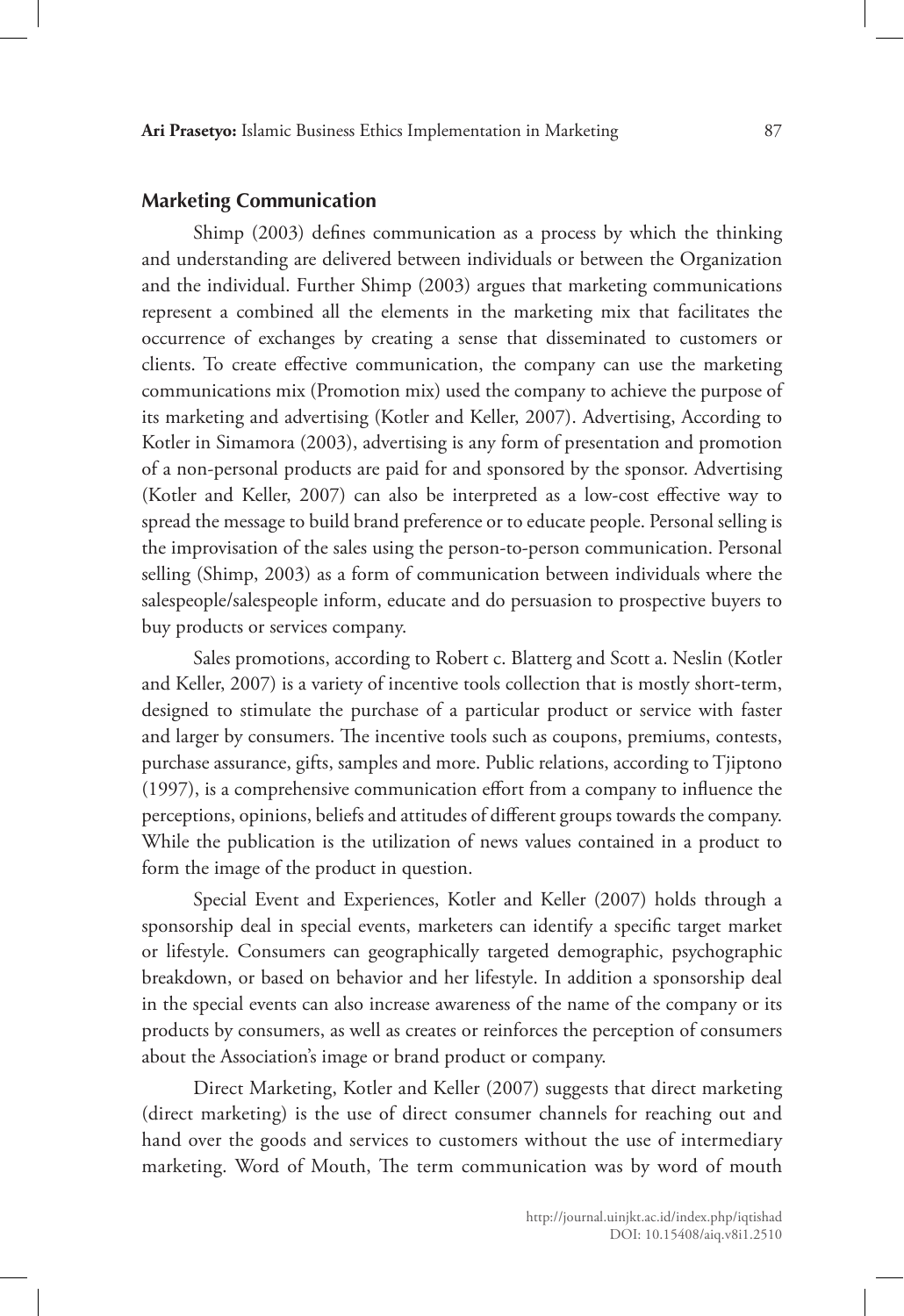(WOM) according Djatmiko in SWA magazine (2009) specifically refers to the oral communication or passing conversation. In this evolving form of communication by word of mouth through human relationships such as intercultural communication face-to-face, over the phone, and SMS as well as via e-mail, social networking sites, blogs and forums.

Sharia marketing is a discipline that directs strategic business process creation, supply and future modifications values from one initiator to its stakeholders in the overall process in accordance with the contract and *muamalah* principles in Islam (Sula, 2004). Keyword in definition of Sharia marketing is that in the whole process, both the process of creation, the process of supply as well as the process of changing the value (value) should not be there are things that are contrary to the Covenant and muamalah principles in Islam. All these things can be guaranteed and irregularities muamalah principles will not be the case then any transaction in the form of business allowed in Islamic jurisprudence.

Islamic Marketing Communication, In Islam the truth and accuracy of the information when a principal effort promoting goods and kept occupied a very significant study. Islam prohibits existence of fraud, lies and reneged on the promise. Islam does not recognize the term "let the buyer beware" (Buyer that should be careful). But in Islam that prevails is the principle of *Al-Ta'dul* or equilibrium where buyers and sellers should be careful, which is reflected in the theory of the Covenant in Islam.

The Prophet Muhammad has provided an example of how to do marketing communications in marketing products to consumers. Suyanto in his book entitled Muhammad Business Strategy and Ethics (2008) mentions that marketing communications which conducted the Prophet put more emphasis on relationships with customers that include a well-composed, build relationships, give priority to blessing, understanding customers, gain trust, providing great service, communicate, in a relationship that is personal, responsive to, which create the feeling of a community, integrate, creating involvement and offers a choice.

Prophet Muhammad prefer the blessing from on the success of the sale. In selling the Prophet never overstate its products with the intent of luring buyers. The Prophet expressly states that a seller should abstain from excessive vows in selling an item. Prophet Muhammad never did vow to increase sales of its trade goods. If there is a swear, Prophet Muhammad advises people not to make such an oath is excessive.

Excessive swear in the promotion has since long ago advised to avoid. Because of excessive swear, done just to get more sales and will not grow the trust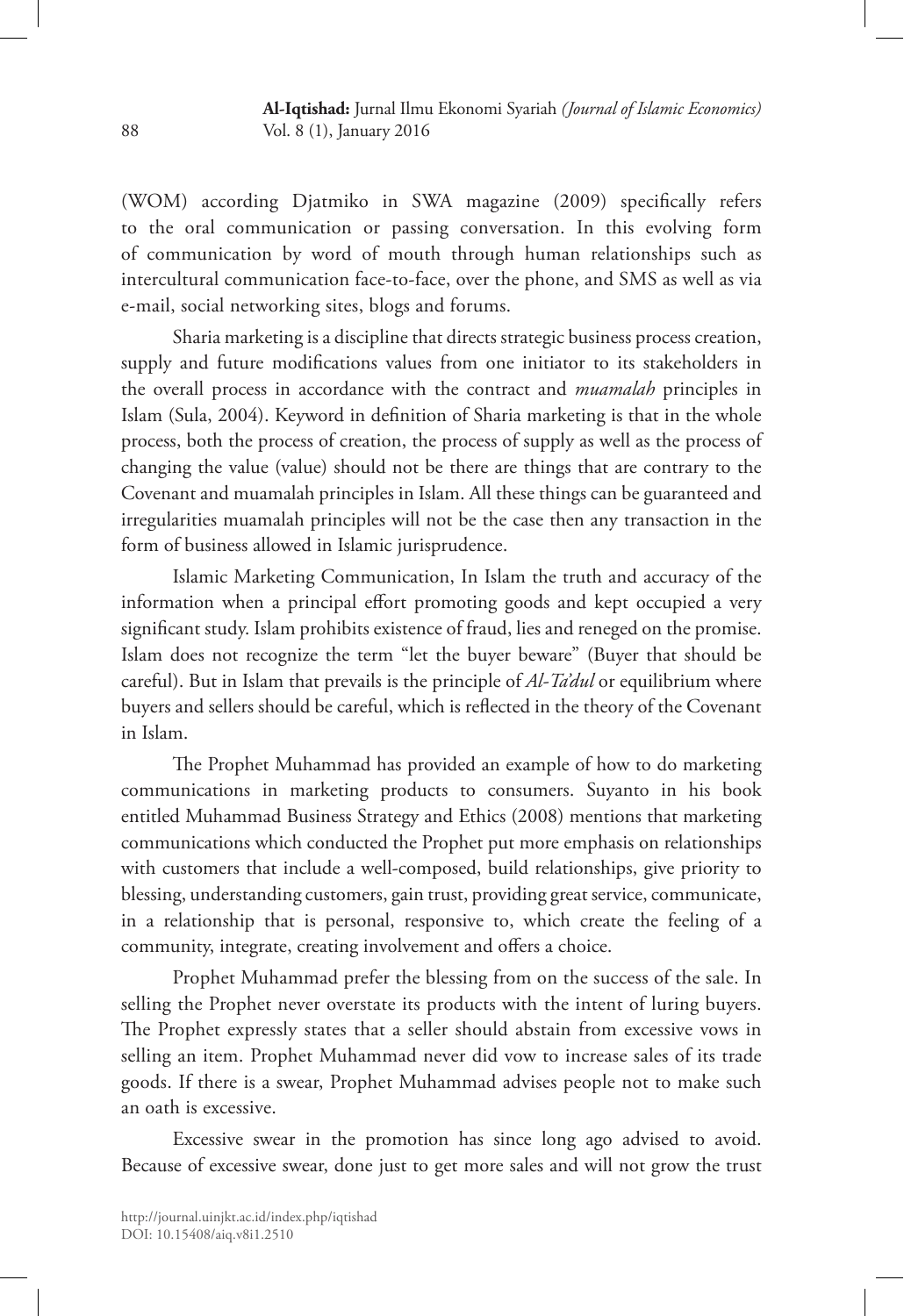of customers. In addition to perjury, indulgence in marketing the products and services of Islam forbids doing fraud, lies, and reneged on the promise. Therefore, in the implementation of marketing communications of muslim businessmen should avoid action lies, false promises, porn ads, as well as the publication of the product justifies any means.

According to Kartajaya and Sula (2006) there are four things of the nature of the Islamic prophet Muhammad who became the key success factors in managing the business such as: *Shiddiq, Amanah, Fathanah*, and *Tabligh*. As for Tasmara (2001) through Labmend (Laboratory for Management Development) introduced the SIFAT model (*Shiddiq, Istiqamah, Fathanah, Amanah, Tabligh*). As explained in theory on the previous paragraph that the Messenger properties contain Islamic Ethics, so that is can be the foundation for entrepreneurs, marketers particularly, in implementing the Islamic business ethics in each marketing communication activity which have done.

*Shiddiq* mean correct. Right within the meaning of the word tell something correctly and there is no element of fraud or concealment of the elements of something. *Shiddiq* according At-Tamimi (1992) means no lying, no cheating, no far-fetched facts, not traitorous, and never pick. *Shiddiq* (Kartajaya and Sula, 2006) is the nature of the Prophet Muhammad which means true and honest. Inside a marketer Shiddiq properties must be embedded in him in conducting marketing activities and establish rapport with customers. Marketers always seeks the truth of the information provided and to be honest in explaining the product benefits. If in the marketed product defects or shortcomings, and he honestly convey weakness or a defect in his product to potential buyers.

*Istiqamah* according to language is the establishment of the firm upon the straight path. *Istiqamah* is the form of inner qualities that embody attitude consistent and firm establishment to enforce and form something towards a better condition (Tasmara, 2001). Marketers *istiqamah* is the marketers who are not quick to give up on the challenge or pressure. The Prophet Muhammad said: "*Is not a strong person that indicated with (victory in) the fight but a powerful person is the person who can control himself when angry*." (HR. Ahmad).

Istiqamah market who has the vision, mission and objectives are clear so it is not easily affected due to focus on the things you want to accomplish. Istiqamah does not cause a be rigid against the changes, but still an innovative idea towards dynamic. Istiqamah marketers also perform regularity in its marketing activities such as by schedule each ad that will be promoted, contact client or customer returns they related to matters relating to the products or services they offer.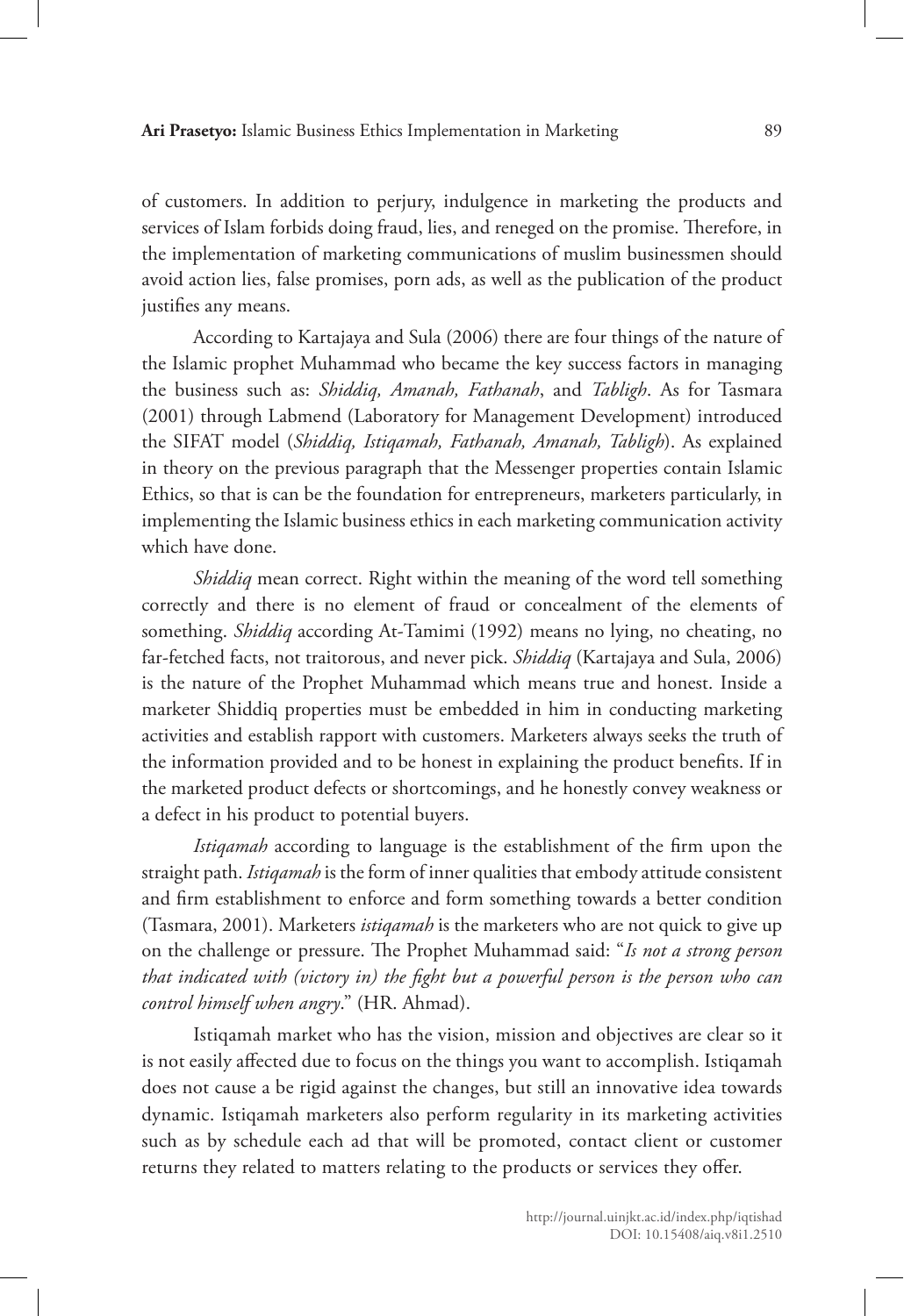**Al-Iqtishad:** Jurnal Ilmu Ekonomi Syariah *(Journal of Islamic Economics)* Vol. 8 (1), January 2016

*Fathonah*, According to Kartajaya and SyakirSula (2006) fathonah can be defined as intellectual, ingenuity or wisdom. Shaykh Muhammad al-Nawawi define Fathanah as intelligence capabilities in delivering arguments. Ibrahim, et al (2003) adds that nature is wise in attitude Fathanah run their businesses so as not to neglect the Affairs of the hereafter. Wise in that purpose is never desperate and disillusioned instead have positive thoughts toward something that applies particularly with regard to Commerce.

In terms of marketing, should possess Fathanah (intelligence) in conveying information and statements to the consumer correctly. A marketer would be able to provide answers and solutions to questions or problems encountered by consumers if the marketers really know and understand the subject matter issues asked by the customer or its customers, otherwise a marketer will not be able to provide answers and solutions if not knowing and understanding the principal problems of consumers. In addition, a marketer not only claimed to have intelligence intellectually but also spiritual intelligence so that marketers can avoid all acts that violate the Islamic Sharia.

*Amanah* in the encyclopedia of Islam (1994) comes from the Arabic, *amuna*, which means not imitating, trustworthy, honest, or surrogate. *Amanah* according to Kartajaya and Sula (2006) it means reliable, responsible and credible. An entrepreneur must have the mandate, because God Almighty mention the nature of believers who are lucky who can keep the mandate given to him.

*Amanah* is the value that complements and is related to the value of honesty. So as a consequence of the nature of *Amanah* is to restore any rights to their owners, either a little or a lot, it doesn't take more than owned, and does not reduce the rights of others, whether it be sales, fee, wages or labor services (Jusmaliani, 2008). *Amanah* also means having responsibility in carrying out the tasks and duties conferred upon him. The mandate can be shown in openness, honesty and an optimal service to customers. The nature of *Amanah* will establish credibility and attitude full responsibility to any individual muslim.

An entrepreneur, especially shall Amanah, because of the nature of the Amanah is the value that complements and is related to the value of honesty. Amanah also means responsible in carrying out the duties and obligations provided. In terms of marketing, should really be trusted keep everything into the right consumers, responsible for what has been entrusted by its customers, and always keep the promise it has made with its customers.

*Tabligh* in the encyclopedia of Islam (1994), derived from the word *balagha-*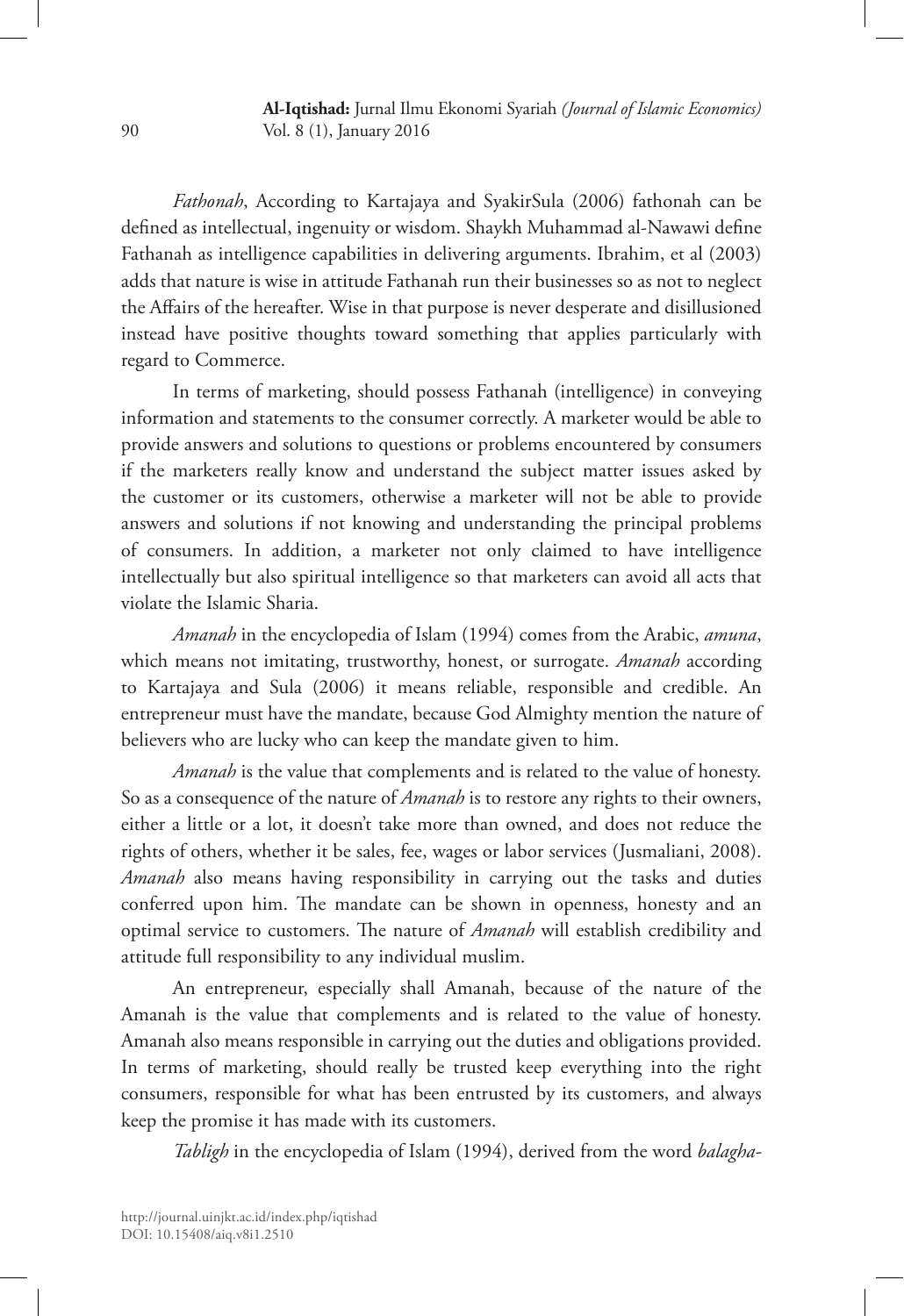*yuballighu-tublīghan*, which means to convey. Hafiduddin and Tanjung (2008) means *Tabligh* in languages with the ability to communicate well. Being in the term *Tabligh* has the meaning of solicitation at once give an example to the other party to carry out the provisions of Islamic teachings in daily life.

Jalaludin Rakhmat in Kartajaya and Sula (2006) says, Pitchall, an expert in communication, translate the words "*qaulan sadidan*" in the sense of speak justly. According Kartajaya and Sula (2006), *Tabligh* also means communicative and argumentative. A promotion undertaken by the company are to be communicative, reflecting the qualifying product, the language used is clear and not convoluted so the message of promotion can be accepted by the consumer. A marketer must be able to deliver the excellence of its products by not lying and deceiving consumers. In addition a marketer should also be able to argue, dialogue and discussion with good. *Tabligh* in marketing communications also means the ability of marketers in promoting its products by way of reading the consumer mind and mood as well as adjusts to the level of education, social and consumer culture. Arifin (2009) added that in doing the promotion or marketing communications Islam prohibits the placing of the seller or service women are beautiful, sexy and looks so in order to attract buyers. In addition the promotion done must be completely in accordance with the quality of the product without any information being covered up and redundant. The implementation of Tabligh in marketing communications also invite at the same time give an example to the other party to carry out the provisions of Islamic teachings in everyday life (Hafiduddin and Tanjung, 2008).

## **Methods**

The focus in this research is the implementation of Islamic business ethics in marketing communication in umrah/Hajj travel agency "X" Surabaya. Researcher examines the implementation of Islamic business ethics in marketing communications made by "X" Tour and Travel, by using the properties of the Messenger (*Shiddiq, Istiqamah, Fathanah, Amanah* and *Tabligh*) as a reference to Islamic business ethics. Based on this research focus then design research in accordance with the method of this research is a explanatory case study.

Chosen as a case study approach in research because the case study approach study carefully a few social unit (such as a company or a division within a company) on the question of the real business in an effort to determine what factors can make successes and failures in an organization. Reason for explanatori case study as a designation method that used in this research is the complexity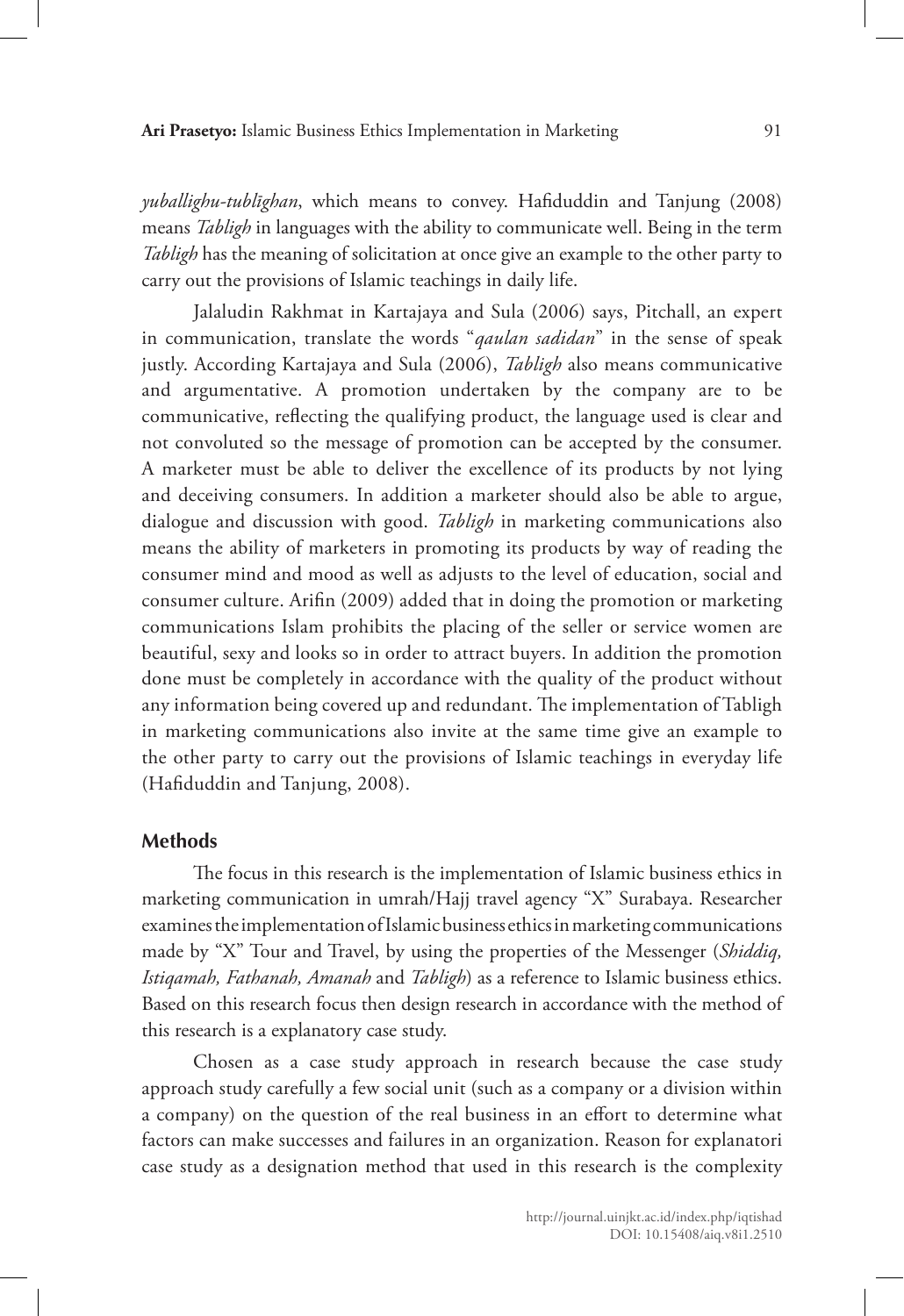of the issue of business ethics which became the focus of the research. Business ethics is an extreme and unique topics that are usually difficult to investigated and concerning confidentiality so that the method of case study explanatori is regarded as the appropriate method because researchers can analyze the application of the Islamic business ethics in a comprehensive manner. In addition, the application of business ethics is a contemporary issue with real life context that although getting attention and many articles reported in the mass media but less examined in academic research.

Informants in this study is the owner at the same time the President of "X" Tour and Travel, and Marketing Manager of "X" Tour and Travel. In addition to conducting interviews with the President and Marketing Manager, researchers also conduct participatory observation i.e. by doing observation directly marketing communications made by the customer service "X" Tour and Travel in communicating their services to potential jamaah. Other communication mix such as sponsorship, as well as special events and experiences only done temporarily by "X" Tour and Travel, not routine. Marketing communications made by "X" Tour and Travel more through customer service (personal selling) because more people can communicate and ask directly related umrah or Hajj products. During the observation, researcher pretending to be potential jamaah, observing the process of marketing communications made by the customer service "X" Tour and Travel. Observation of participation was performed for two weeks at two operational offices of "X" Tour and Travel, i.e. at the Graha "X" and at Graha Pena. To prove and to compare the results of the interviews as well as participatory observation with "X" Tour and Travel, this research is also equipped with the results of interviews with some people who have used the services of the travel Hajj and umrah "X" Tour and Travel.

A data analysis method used in this research is descriptive qualitative analysis techniques (in the form of words). Descriptive methods can be defined as problem-solving procedure that examine by describing/illustrating the subject/ object state (a person, institution, community and others) at the time are now based on the facts that seem or as-is (Soejono, 1999:23). With descriptive analysis, researchers described the information as is in accordance with the issues examined, so that in this case the researchers will describe about the implementation of Islamic business ethics in marketing communications "X" Tour and Travel Surabaya with *Siddiq, Istiqamah, Fathanah, Amanah* and *Tabligh* as a reference to Islamic business ethics.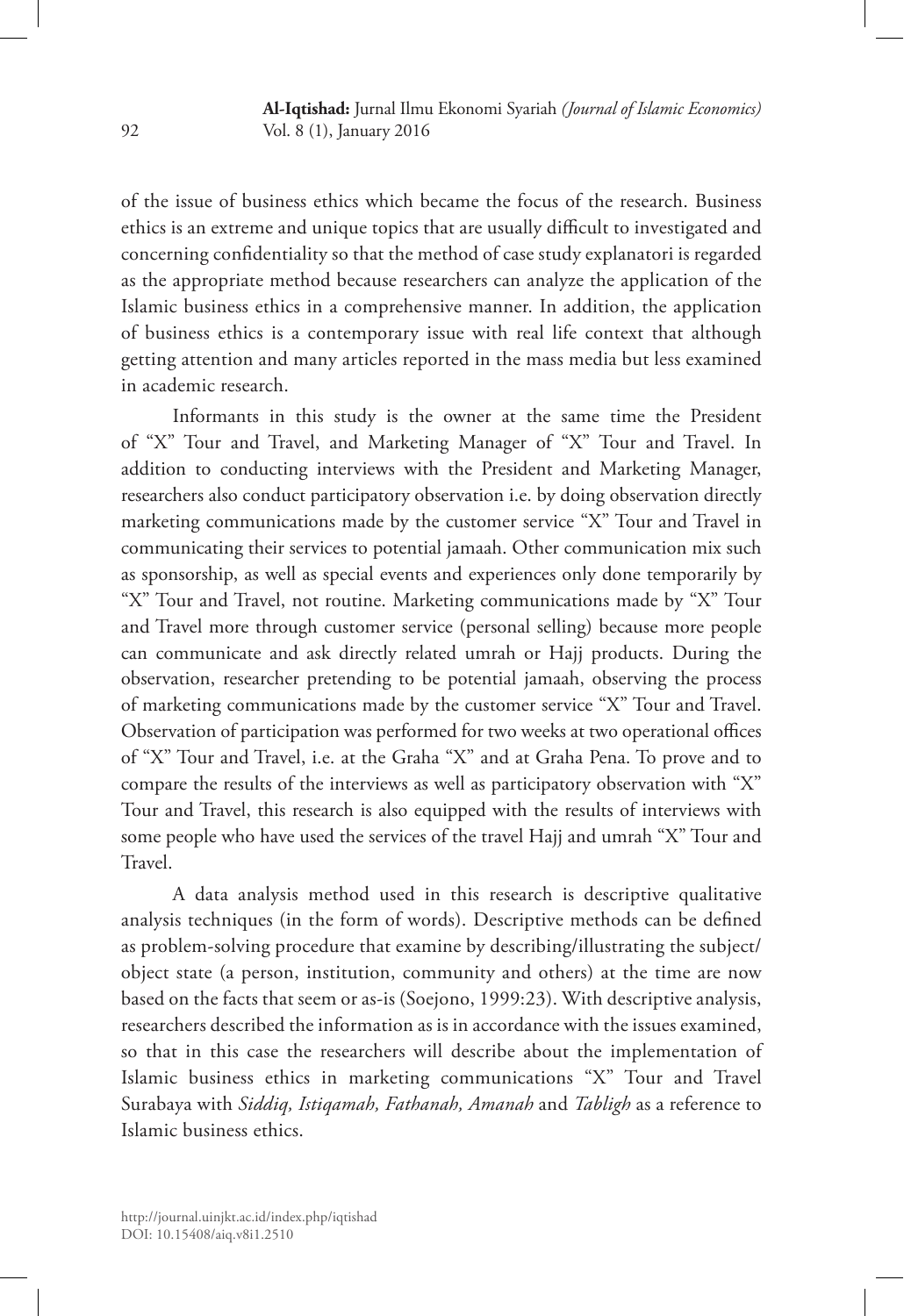## **Results and Discussion**

The emergence of a discourse of thought business ethics is driven by the business reality that ignores the values of ethics. For some, business is seen as economic activity that aims solely profit. To find the advantage every way is possible in doing business. The orientation of the profits with the waiver ethics in business behavior led to the large number of actions committed businessmen who not only harm consumers, but also society in general. As been widely reported in newspapers or news media concerning the breach of ethics committed by businessmen, no exception or Hajj umrah travel agency, the reported violation of business ethics has done, like a mismatch between what was promised to the jamaah in the promotion with what obtained by jamaah.

"X" Tour and Travel is a travel agency that provides travel services, like tour, Umrah or Hajj. As for travel programs of "X" Tour and Travel is the Umrah and Hajj Program, Domestic and International Tickets, Domestic/ International Tour, Inbound/ Outbound tours, Hotel Reservation, Travel Document: Passport/ Visa, Rent Car/ Tourist buses, and a Money Changer. The marketing communications mix done by "X" Tour and Travel is advertising, sales promotion, personal selling, granting sponsorship, and WOM (word of mouth). As a business entity that is engaged in the field of religion, is already duly "X" Tour and Travel apply Islamic business ethics in its business activities, including in marketing communications. Here is an explanation regarding the implementation of the Islamic business ethics in marketing communications Hajj/Umrah travel agency "X" Tour and Travel Surabaya.

*Shiddiq* was the nature of the Prophet which means true and honest (Kertajaya and Sula, 2006). Correct in a sense tells a matter properly and there is no element of fraud or concealment of the elements of something. Marketers must always uphold the truth of the information provided as well as honest in explaining the advantages as well as drawbacks of products offered. Based on the results of the interviews have been conducted with "X" Tour and Travel (President and Marketing Manager) obtained information that "X" Tour and Travel in a marketing communication which is done always inform what has been programed in the Umroh or Hajj program. In the submission of information related to umrah or Hajj, "X" Tour and Travel is never cover-up, trapping, manipulate information, or exaggerating the information presented to the jamaah. Based on the observations also obtained results that the Customer Service is always explained according to what stated in the brochure. "X" Tour and Travel in marketing communicationsin the brochure. In the brochures, have been written any fees already include in the price as well as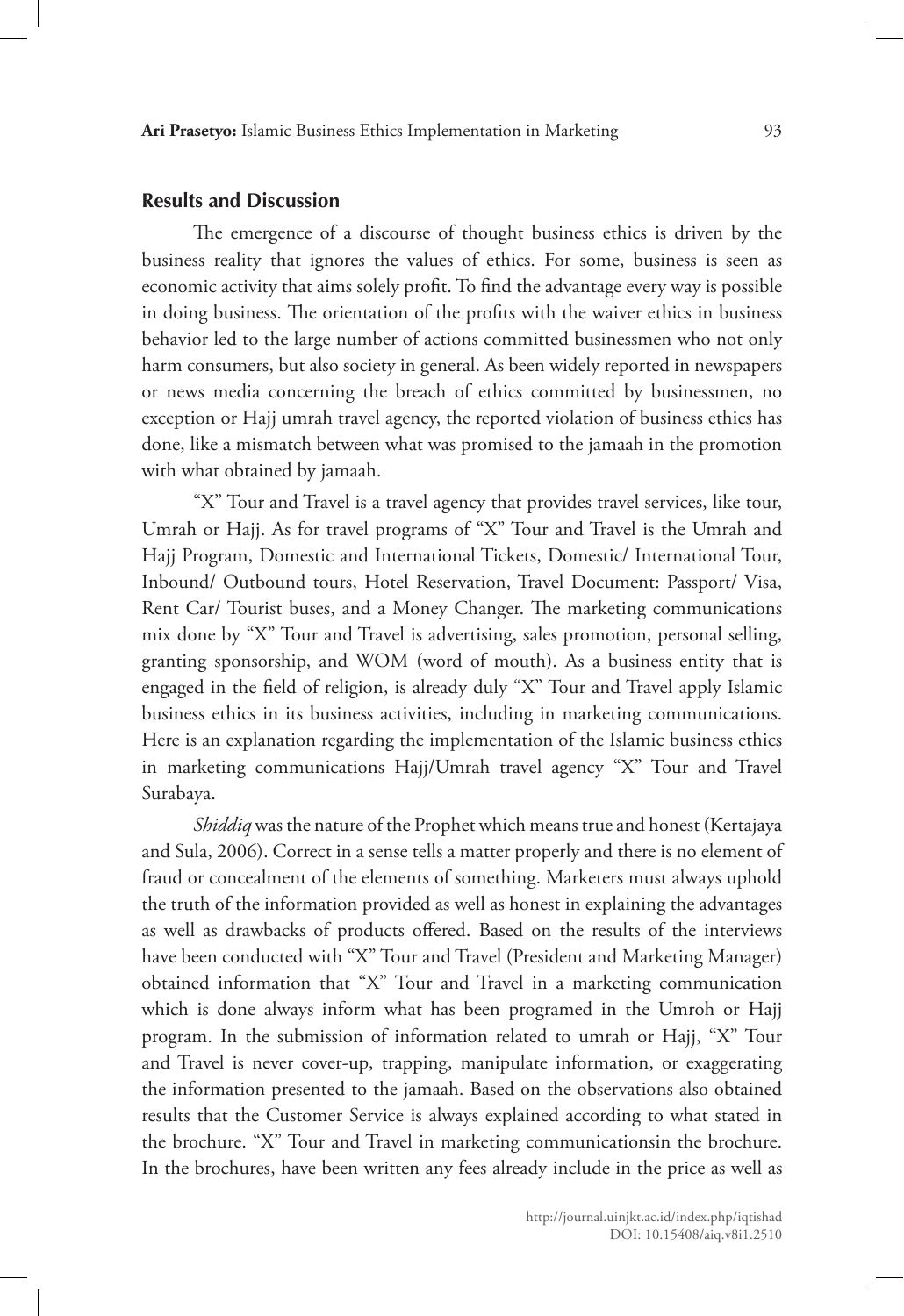any costs that have yet to include into the price, so the jamaah can understand the price of components. "X" Tour and Travel is also continually assure people that the jamaah will get what has been promised to them and informed. This isevidenced by the recognition from the jamah that whilst they get what has been informed and promised to them, such as hotels, equipment during ' Umrah or Hajj, food, timeliness of the implementation agenda for worship, and other facilities ' Umrah or Hajj.

Based on research has been described "X" Tour and Travel has implemented a business ethics of Islam (Shiddiq) in marketing communications. As explained in the theory, Shiddiq means true, honest, not to cover up and not deceptive. In this case the overall "X" Tour and Travel has implemented Shiddiq in marketing communications.

A marketer who is Istiqamah marketer that does not quickly give up on the challenge or pressure. Istiqamah marketer who has the vision, mission and objectives are clear so it is not easily influenced because it focused on something I want to achieve. With that in mind, a marketing not being rigidly to any change, but still an innovative idea towards dynamic.

Based on the interviewsbeen conducted obtained information that "X" Tour and Travel schedule for all advertising, good advertising on television or advertising on the radio. But not closing the possibility when there is an event or exhibition of Hajj and ' Umrah, the "X" Tour and Travel will be scheduled to promote the programs ' Umrah or Hajj. "X" Tour and Travel is also always consistently and repeatedly in conveying information pertinent Umrah or Hajj to jamaah have become customers or jamaah who are new. This is done because every year there are certainly changes like price, facilities, hotel or package is doing itself. This is supported by the observations that show "X" Tour and Travel contact again the jamaah to inform the information related programs umrah and Hajj, as well as recognition of the jamaah who say that "X" Tour and Travel always repeat and inform again the information which related programs umroh and Hajj. The jamaah also States that the customer service is also always contact and follow up to ensure and confirm related stuff ' Umrah or Hajj, such as information assurance of the departure date, the completeness of administrative requirements, as well as the nearby agenda of jamaah before departure as ' Umrah/Hajj rituals.

Been explained in the previous paragraph can be obtained a description of that overall "X" Tour and Travel has implemented a business ethics of Islam (Istiqamah) in marketing communications. Such theories have been described in the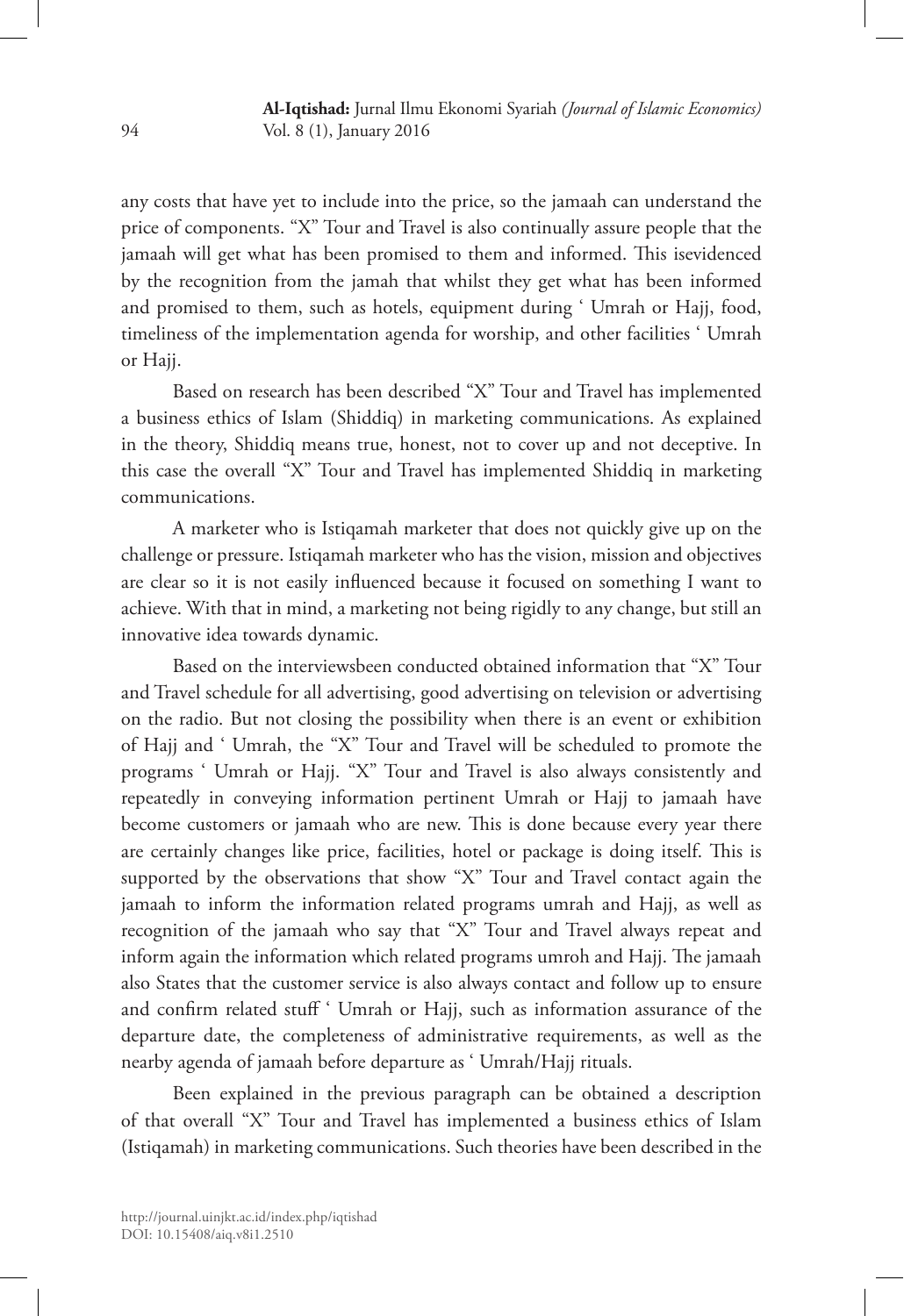previous paragraph that Istiqamah contains regularity, consistency, and continuity in doing something. Istiqamah marketers do regularity in its marketing activities such as by schedule each ad that will be promoted, contact again their client or customer related to matters relating to the products or services they offer. In this regard "X" Tour and Travel have scheduled any ads that will be promoted both on television and on the radio. "X" Tour and Travel is also constantly contacting the people related information related to Hajj or ' Umrah.

*Fathanah* generally defined as intelligence, finesse, or mastery of a particular area. According to Kartajaya and Sula (2006) *Fathanah* defined as intellectual, cunning and wisdom. As for Tasmara (2001) argues that the intelligence doesn't just mean *Fathanah*, proficiency or mastery of a particular area, but has a wider meaning i.e. includes intellectual, emotional intelligence, and especially spiritual. In terms of marketing, marketers should possess *Fathanah* (intelligence) in conveying information and statements to the consumer correctly. A marketer would be able to provide answers and solutions to questions or problems encountered by consumers if the marketers really know and understand the subject matter issue asked by consumers or customers. In addition, a marketer not only claimed to have intelligence intellectually but also spiritual intelligence so that marketers can avoid all acts that violate the Islamic Sharia.

Based on the interviews with President and Marketing Manager of "X" Tour and Travel retrieved information that marketing communications "X" Tour and Travel is packed in such a way with the aim of attracting people to use the service "X" Tour and Travel. Starting from a good display advertising on TV, radio and in the print media, and the package offered. "X" Tour and Travel has always emphasized on honesty in advertising from an interesting view, model used in ads on TV is also jamaah who are satisfied with us. The jamaah want to come voluntarily introduce "X" Tour and Travel through the ads on TV. In addition, "X" Tour and Travel also provides their customer service with product knowledge of programs that will be offered, and the various skills such as public speaking and service excellent, so that customer service can inform, serve and provide solutions to jamaah with good and proper. This is supported by the observations that suggest that customer service of "X" Tour and Travel have knowledge about product knowledge so that it can be explained by language that does not convuluted and clear so it is easy to understand, and explain in detail the alternative choices that are offered so that jamaah can easily determine the decision. Jamaah also gave recognition that the customer service of "X" Tour and Travel master programs 'Umrah or Hajj offered to jamaah so as to able to explain well. It has been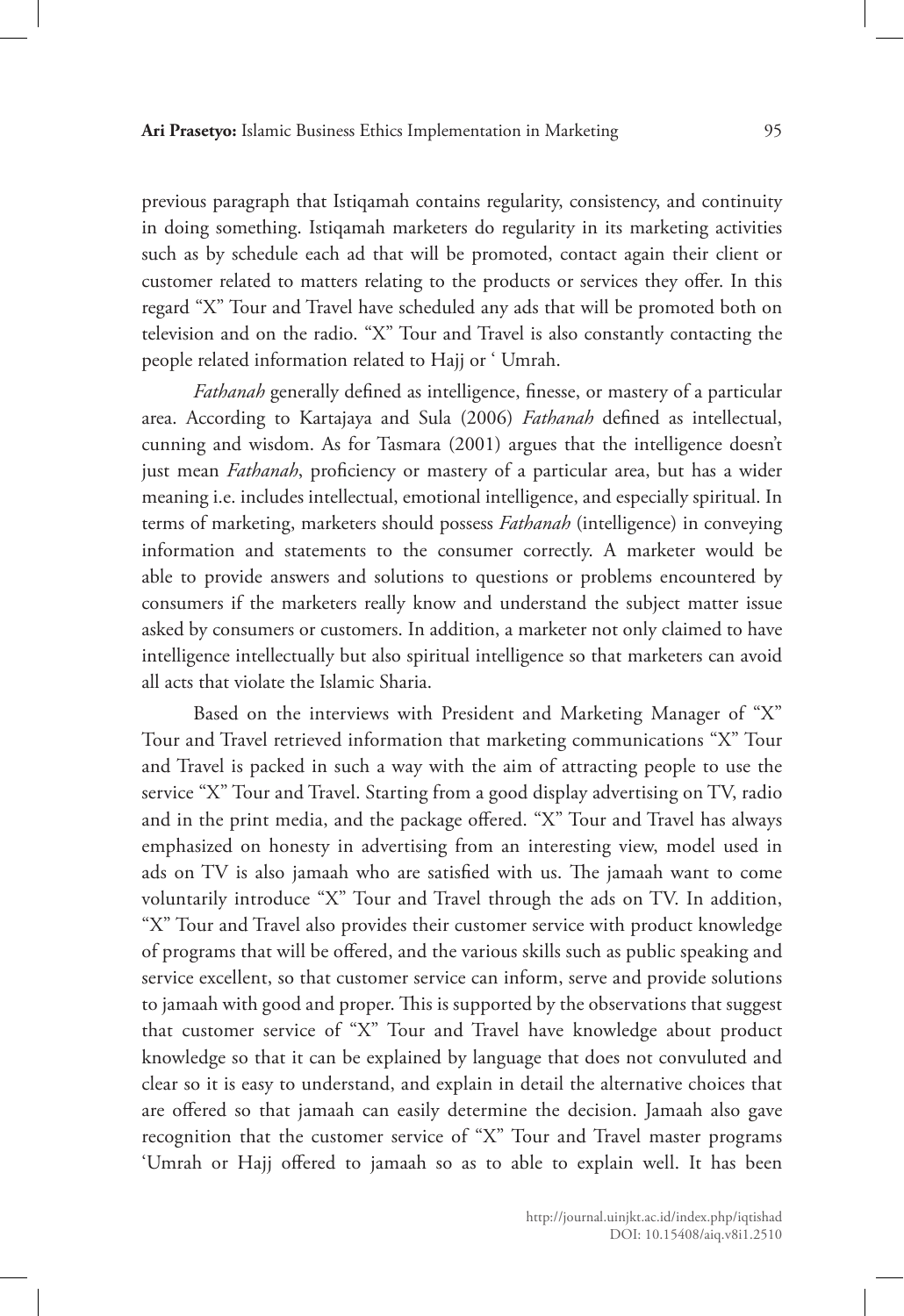described, can be obtained by a reflection that overall "X" Tour and Travel has implemented a business ethics of Islam (Fathanah) in marketing communications. Such theories have been described in the previous paragraph that Fathanah defined as intellectual, intelligence, wisdom and ability in presenting arguments. "X" Tour and Travel has been to provide the customer service with some skill as mastery against the product knowledge, public speaking, as well as excellent service so that it can deliver programs properly and correctly as well as able to provide solutions to the problems faced by the jamaah.

*Amanah* is generally taken to mean "trustworthy". *Amanah* according to Kartajaya and Sula (2006) has the meaning of reliable, responsible and credible. An entrepreneur, especially marketers, you shall have *Amanah*, because of the nature of the *Amanah* is the value that complements and is related to the value of honesty. *Amanah* also means responsible in carrying out the duties and obligations provided. In terms of marketing, a marketer should really be trusted keep everything into the right consumers as well as responsible for what has been entrusted by its customers.

Based on the interviews been conducted with the President and Marketing Manager of "X" Tour and Travel, obtained information that "X" Tour and Travel have always tried to keep what he has delivered and promised to the jamaah. If there are changes that are caused by external factors beyond the control of "X" Tour and Travel, "X" Tour and Travel will still deliver to jamaah as well as still lobbies for jamaah to get facilities that still has the same standard with facilities that are promised to the jamaah. This is supported by the observations, which suggest that "X" Tour and Travel immediately sent brochures to people who ask to be sent to the House and prepare supplies of jamaah which have promised as soon as possible so that when people come to take the supplies ready for taken. Jamaah also confessed that they've got what had been informed and was promised to them. The jamaah also argued that "X" Tour and Travel is already keeping and responsible for the mandate that was entrusted by jamaah to "X" Tour and Travel. It has been described, can be obtained information that overall "X" Tour and Travel has implemented a business ethics of Islam (*Amanah*) in marketing communications. Such theories have been described in the previous paragraph that Amanah means responsible in carrying out the duties and obligations provided. A marketer should really be trusted keep everything into the right consumers as well as responsible for what has been entrusted by its customers. "X" Tour and Travel always tried to keep as well as responsible for what have been informed and promised to the jamaah.

DOI: 10.15408/aiq.v8i1.2510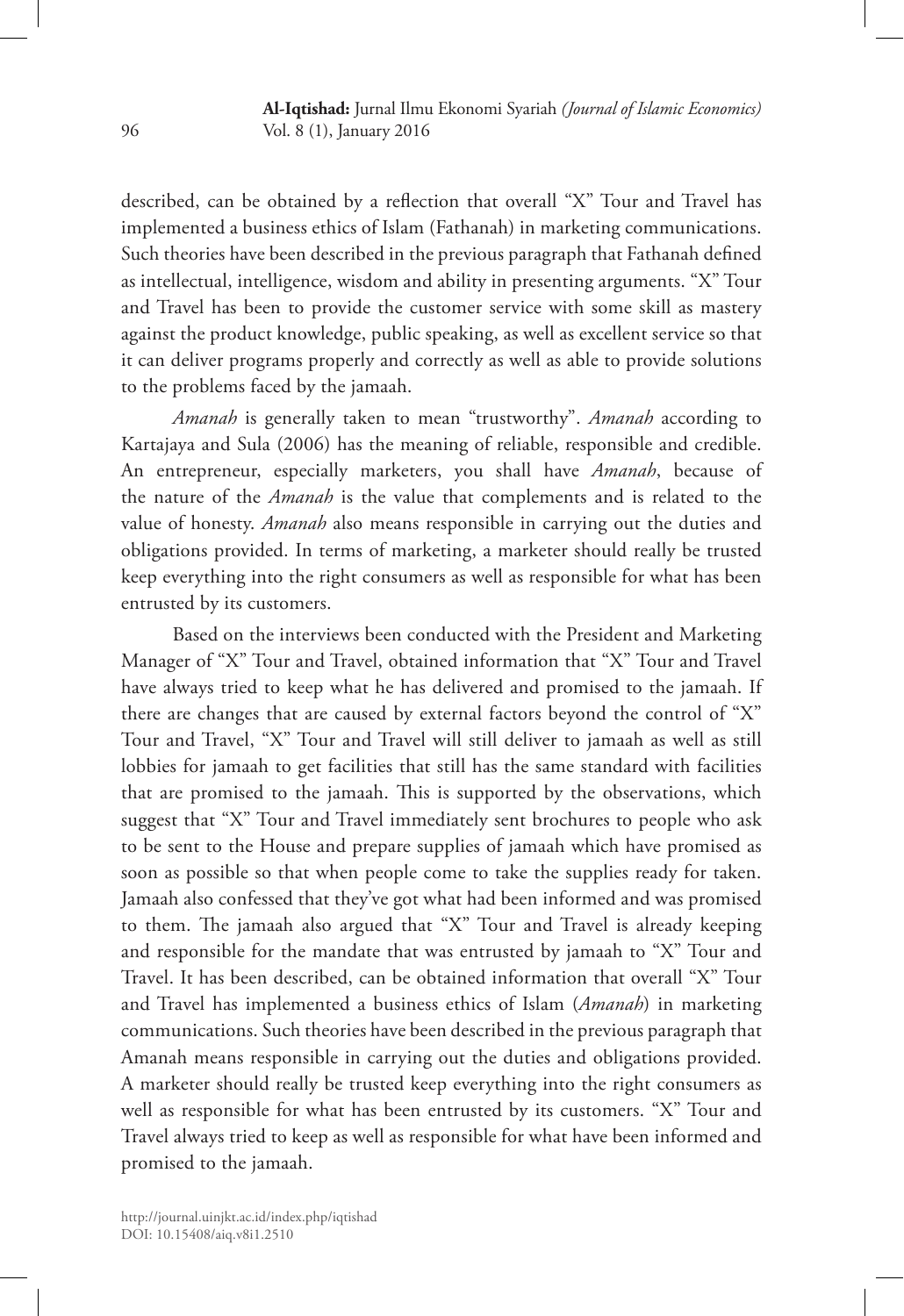The implementation of *Tabligh* in marketing (Kartajaya and Sula: 2006) is a marketer must be able to communicate the excellence of its products with excellence-do not lie and deceive consumers. In addition a marketer should also be able to argue, dialogue and discussion with the language that can be understood by consumers so that the message is delivered can be understood by consumers. Based on the results of the interviews have been conducted, obtained information that submission of information by "X" Tour and Travel to the jamah carried out flexible, adjusted with the needs of the jamaah, using language that is easily understood so the jamaah feel comfortable when communicating and don't hesitate to ask anythings that are not yet understood related to umrah or Hajj. "X" Tour and Travel also never proclaimed nor vilify another Umrah/Hajj travel agency. This is supported by the observations that show customer service "X" Tour and Travel using a language that is easily understood by jamaah so created good communication with jamaah, painstaking and patient in explaining the ' Umrah/Hajj information to the jamaah, humorous, charming, humble, and can build a family atmosphere in presenting information so the jamaah feel comfortable when communicating. Jamaah also provides recognition that "X" Tour and Travel have informed the related information about the ' Umrah or Hajj clearly and openly, there's no cover-up. The jamaah also argued that "X" Tour and Travel explains in clear and detailed, both regarding the registration until the departure process flow, the facilities which will be accepted by jamaah during worship, until the condition or circumstance in Makkah or Medina at that time, so that people can know and understand the products of Hajj or ' Umrah would they choose.

Based on the results of research that has been described, can be obtained information that overall "X" Tour and Travel has implemented a business ethics of Islam (Tabligh) in marketing communications. "X" Tour and Travel gave the related information about umrah or Hajj clearly and in detail. In addition, "X" Tour and Travel also uses language that is easily understood by the jamaah in explains the Hajj and umrah products. Based on the theory, Tabligh is the ability to convey information, communicate, discuss, and argue with good and true, without cheating or lying, with easy-to-understand language so that the message is delivered can be carried out well.

## **Conclusion**

Based on the analysis and discussion are described in discussions, then it can be obtained a summary that outlines "X" Tour and Travel Surabaya have implemented Islamic business ethics in its marketing communications, with how to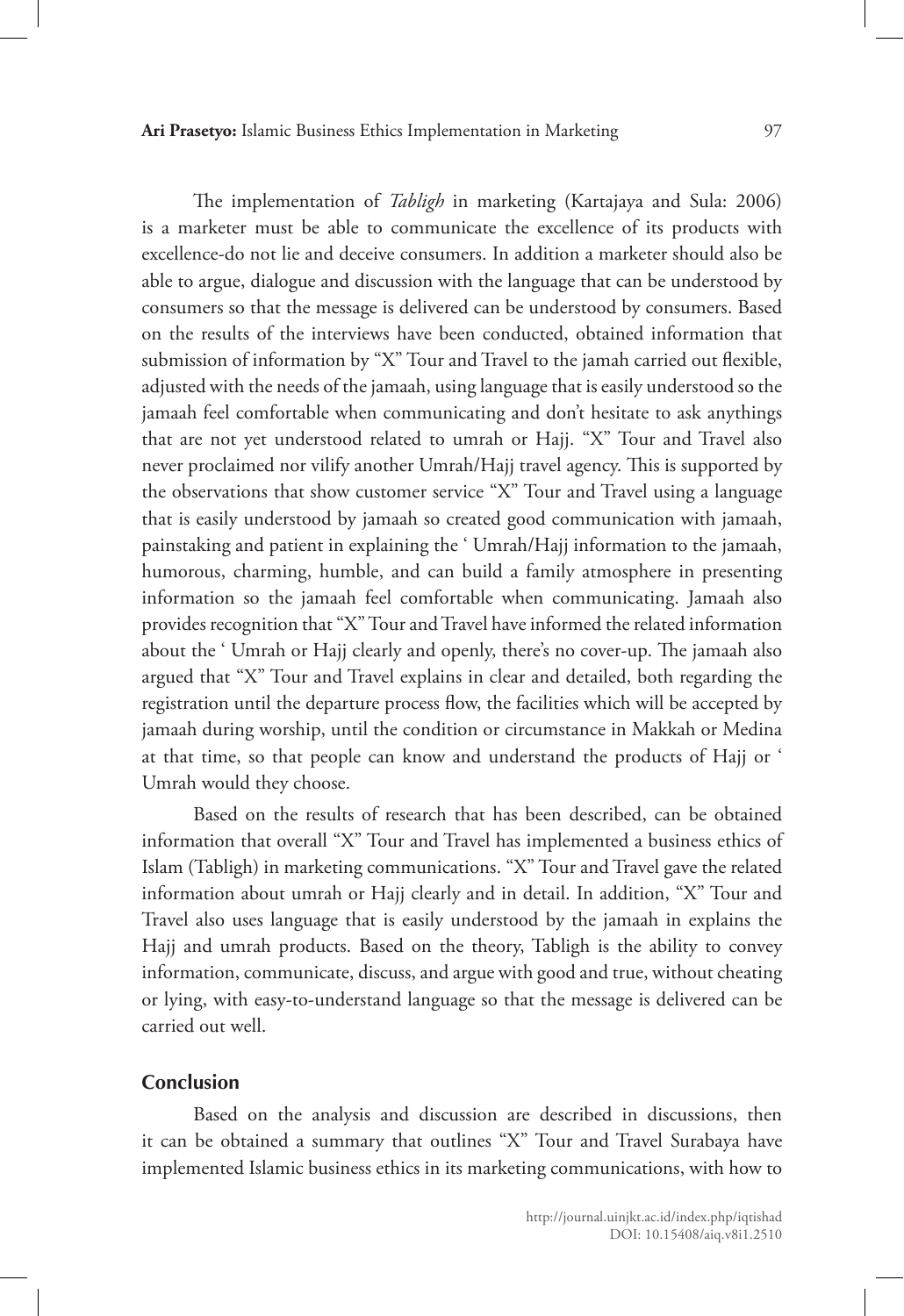**Al-Iqtishad:** Jurnal Ilmu Ekonomi Syariah *(Journal of Islamic Economics)* Vol. 8 (1), January 2016

deliver publicly, no cover-up, no trap, no exaggerating as well as in accordance with what has been added in the Umrah or Hajj (*Shiddiq)*; scheduled for all advertising, good ads on TV and radio , as well as scheduled when there is an event or Hajj/Umrah ekspo (*Istiqamah*); provide customer service with a range of skills such as public speaking, product knowledge, and excellent service so that it is able to inform, serve and provide the right solution for the jamaah (*Fathanah*); always strive to always keep what has been promised to the people, such as hotels, facilities, equipment, and so forth (*Amanah*); as well as convey hajj or umrah information clearly, flexible, transparent, over and over, with easy-to-understand language so that the message is delivered can be carried out well (*Tabligh*).

As for suggestions for further research is researching about the application of Islamic business ethics not only within the scope of marketing communications, but can also be in finance, operations, human resources management, marketing, and other areas. In addition to researching the application of Islamic business ethics in the fields of business, further research could also examine the impact of the application of business ethics of Islam against the achievement of goals/targets companies, such as customer satisfaction or customer loyalty, etc.

## **References**

- Ali, A.J. & Al-Aali, A. (2014). *Marketing and Ethics: What Islamic Ethics Have Contributed and The Challenges Ahead*. Journal Business Ethics*.* April 2014
- Alma, B. (2007). *Manajemen Pemasaran Dan Pemasaran Jasa*. Bandung: Alfabeta
- Amalia, Fitri. (2014). *Etika Bisnis Islam: Konsep dan Implementasi pada Pelaku Usaha Kecil*. Jurnal Al-Iqtishad, Vol 6, No 1, pp. 133-142
- Arifin, J. (2009). Etika Bisnis Islam. Semarang: Walisongo Press
- Departemen Agama RI. (2009). *Al-Qur'an dan Terjemahannya.* Jakarta: PT. Sygma Examadia Arkanleena
- Hafidhuddin, D & Tanjung, H. (2008). *Manajemen Syariah dalam Praktek*. Jakarta: Gema Insani Press
- Harahap, S.S. (2011). *Etika Bisnis dalam Perspektif Islam*. Jakarta: Salemba Empat
- Hassan, A., et.al. (2008). *Islamic Marketing Ethics and Its Impact on Customer Satisfaction in The Islamic Banking Industry*. JKAU: Islamic Econ, Vol 21 No 1, 2008.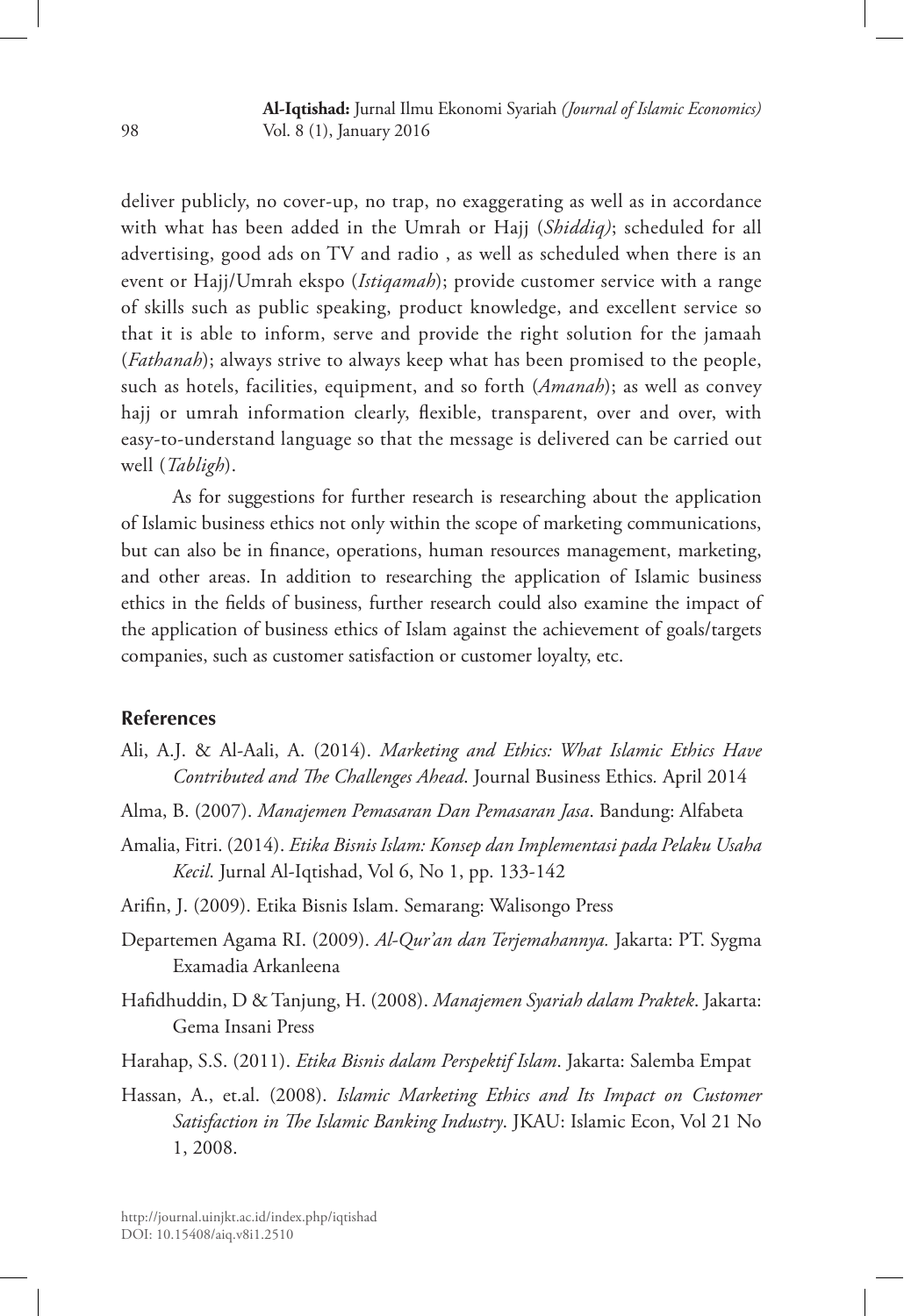Kartajaya, H. & Sula, M.S. (2006). *Syariah Marketing*. Bandung: Mizan Pustaka

- Kennedy, J.E. & Soemanagara, R.D. (2006). *Marketing Communication Taktik & Strategi*. Jakarta: PT Buana Ilmu Populer Kelompok Gramedia
- Keraf, A.S. (1998). *Etika Bisnis Tuntutan dan Relevansinya.* Yogyakarta: Kanisius
- Kotler, P. & Amstrong, G. (2008). *Prinsip-prinsip Pemasaran*. Jakarta: Erlangga.
- Kotler, P. & Keller, K.L. (2007). *Manajemen Pemasaran*. Jakarta: PT Indeks.
- Kotler, P. & Keller, K.L. (2009). *Marketing Management.* New Jersey: Pearson **Education**
- Lupiyoadi, H. (2006). *Manajemen Pemasaran Jasa.* Jakarta: Salemba Empat
- Mohiuddin, G. & Haque, S. (2013). *Marketing Ethics in Islam: A Model Based Theoretical Study*. Human Resource Management Research, 2013, 3(3)
- Muhammad & Fauroni, L. (2002). *Visi Alquran Tentang Etika Dan Bisnis*. Jakarta: Salemba Diniyah
- Muslich, M.M. (2004). *Etika Bisnis Islami: Landasan Filosofis, Normatif Dan Substansi Implementatif*. Jakarta: Ekonisia
- Prabowo, M.S. (2010). *Perlindungan Hukum Jama'ah Haji Indonesia*. Yogyakarta: Mahakarya Rangkang
- Prisgunanto, I. (2006). *Komunikasi Pemasaran Strategi & Taktik (dilengkapi analisis SOSTAC & STOP-SIT)*. Bogor: Ghalia Indonesia.
- Satori, D. & Komariah, A. (2010). *Metodologi Penelitian Kualitatif*. Bandung: Alfabeta
- Seed, M. et.al. (2001). *International Marketing Ethics from an Islamic Perspective: A Value-Maximization Approach*. Journal of Bussines Ethich.
- Shimp, T.A. (2003). *Periklanan Dan Promosi Aspek Tambahan Komunikasi Pemasaran Terpadu*. Jakarta: Erlangga
- Sidabalok, J. (2006). *Hukum Perlindungan Konsumen di Indonesia*. Bandung: Citra Adtya Bandung
- Simamora, B, (2003). *Memenangkan Pasar Dengan Pemasaran Efektif dan Profitabel*. Jakarta: PT Gramedia Pustaka Utama,
- Soejono, et.al. (1999). *Metode Penelitian Suatu Pemikiran dan Penerapan*. Jakarta: Rineka Cipta

Suyanto, M. (2007). *Marketing Strategi Top Brand Indonesia*. Yogyakarta: Kanisius.

Swastha, B & Irawan. (2008). *Manajemen Pemasaran Modern*. Yogyakarta: Liberty